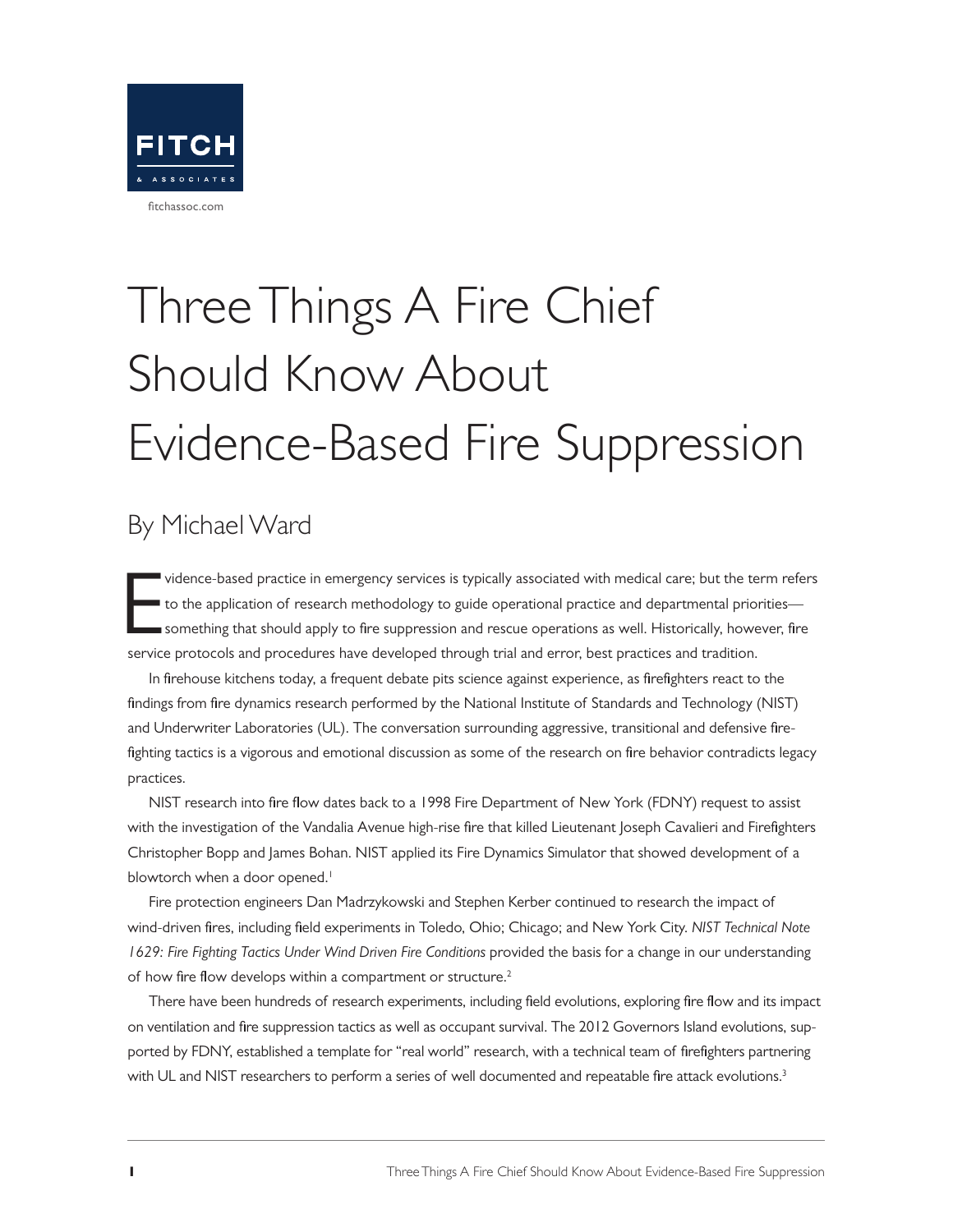

Since the Governors Island experiments, UL has researched:

- Modern and legacy home furnishings
- Effectiveness of vertical ventilation and suppression tactics
- Firefighter exposure to smoke particles
- Firefighter safety and photovoltaic systems
- Positive pressure attack
- Cardiovascular and chemical exposure risks in modern firefighting

This was the third year that the UL/NIST efforts on understanding flow-path management were delivered as a featured presentation in the "big room" at the Fire Department Instructor's Conference (FDIC). FDIC is where fire suppression innovations often spread from one department or region across the country. It was the "Little Drops of Water" presentation by Lloyd Layman at the 1950 FDIC that electrified the audience and led to the era of high-pressure pumpers using fog nozzles for indirect attacks into sealed rooms.<sup>4,5</sup>

#### THREE STEPS FOR IMPLEMENTING EVIDENCE-BASED FIREGROUND TACTICS

#### 1) Expand the tactical toolbox through fire-flow evolutions.

This is a great opportunity to tune-up fire suppression operations by exploring these flow-path tools through evolutions. Typically, fire officers and firefighters hesitate to consider and adopt new techniques until they have practiced using them and believe they are valid.

One department conducted live-fire training in its burn building, modeling the scenario on one of the Governors Island tests. In the first evolution, crews used their current methods; in the other, they used the fire flow method with door control and early application of water from outside the structure.

Each company did both evolutions. They then compared the results and discussed the differences. That not only gave them the opportunity to see for themselves how these techniques worked, but also to adapt any procedures to fit the needs of the agency.

The Los Angeles County Fire Department developed an Exterior Water Application training video that could be a start for your evolutions.<sup>6</sup>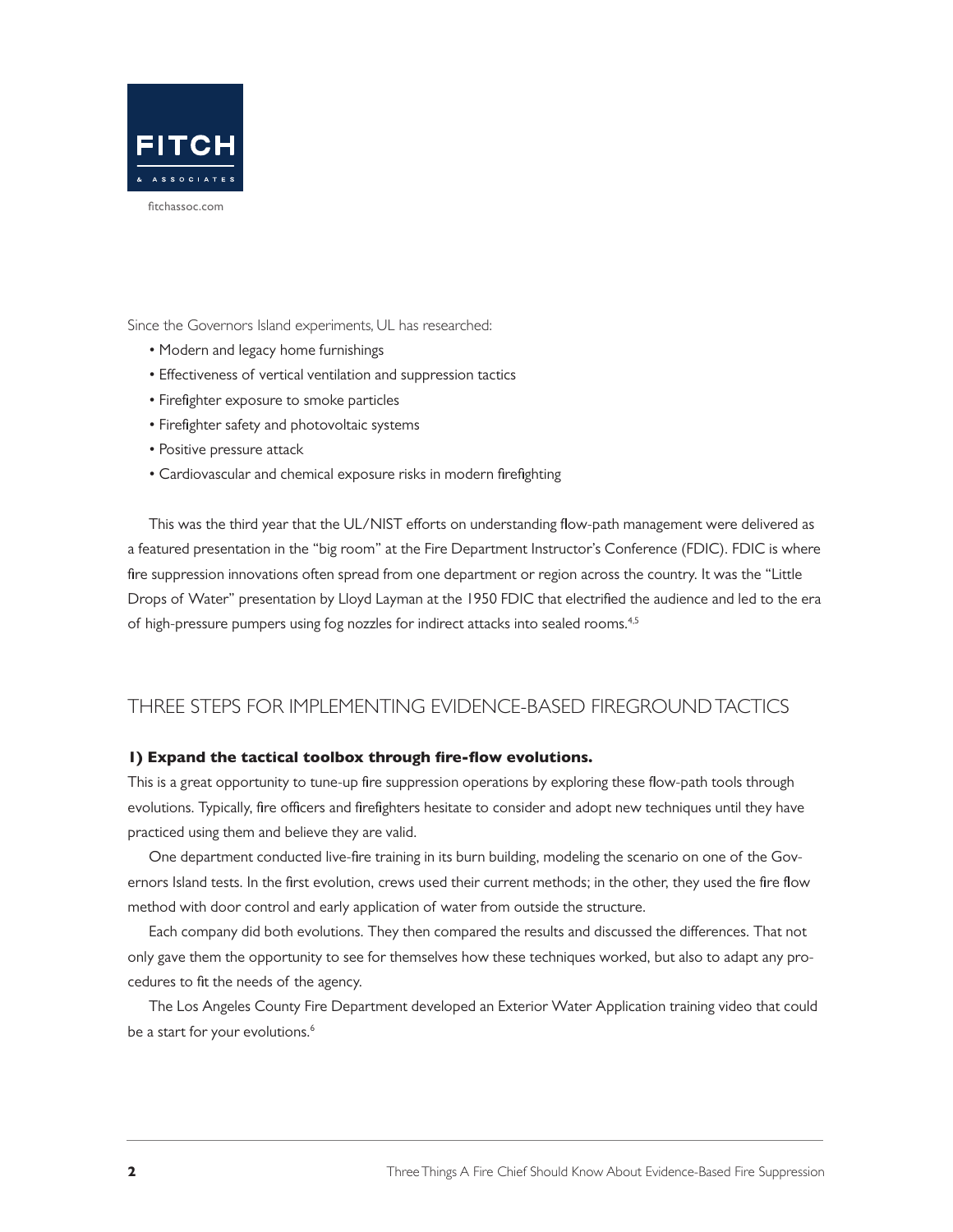

#### 2) Strengthen company officer decision-making

The company officer usually makes the initial assessment of an incident. The officer's analysis and decisions will affect the success and safety of the entire response. Evidence-based practice requires more critical thinking than compliance with an operating procedure.

Fire service leaders need to engage company and command officers in a two-way discussion about changes in fire suppression practices and the impact or implication for their departments.

For example, an operations chief in one suburban department takes recent incidents featured in the news, finds a similar structure within the department's service area and asks company officers to describe how they would handle the incident, sometimes including an on-site walkthrough or a hands-on first-alarm deployment practice.

#### 3) Consider structural "Red Flag" dispatch procedures

Many departments increase first-alarm resources to outside fires during low-humidity, high-wind "Red Flag" days. The Houston Fire Department looked at the impact of wind within a structure fire and determined that a steady wind over 10 mph may be the lower threshold for accelerated fire development within structures.<sup>7</sup>

Red Flag wind days may require the initial dispatch of additional suppression and command officers to a reported structure fire. Initial strategy and tactics may be influenced by the direction of the wind, including entering the structure with the wind to your back and selecting a larger initial fire-attack line.

The fire chief can use the science coming from fire suppression research to build upon existing experience, providing evolutions, case studies and walk-throughs to improve company officer decision-making and create a safer, more effective response on the fireground.

#### WHERE TO GET MORE INFORMATION:

- Underwriter Laboratories Firefighter Safety Research Center: http://ulfirefightersafety.com/
- NIST: http://www.nist.gov/fire/
- Modern Fire Behavior (Firefighter Close Calls & UL): http://modernfirebehavior.com/
- IAFC Firefighter Safety Through Advanced Research: http://www.fstaresearch.org/
- FSTAR compiles one-page fact sheets on research reports: http://www.fstaresearch.org/featured-studies/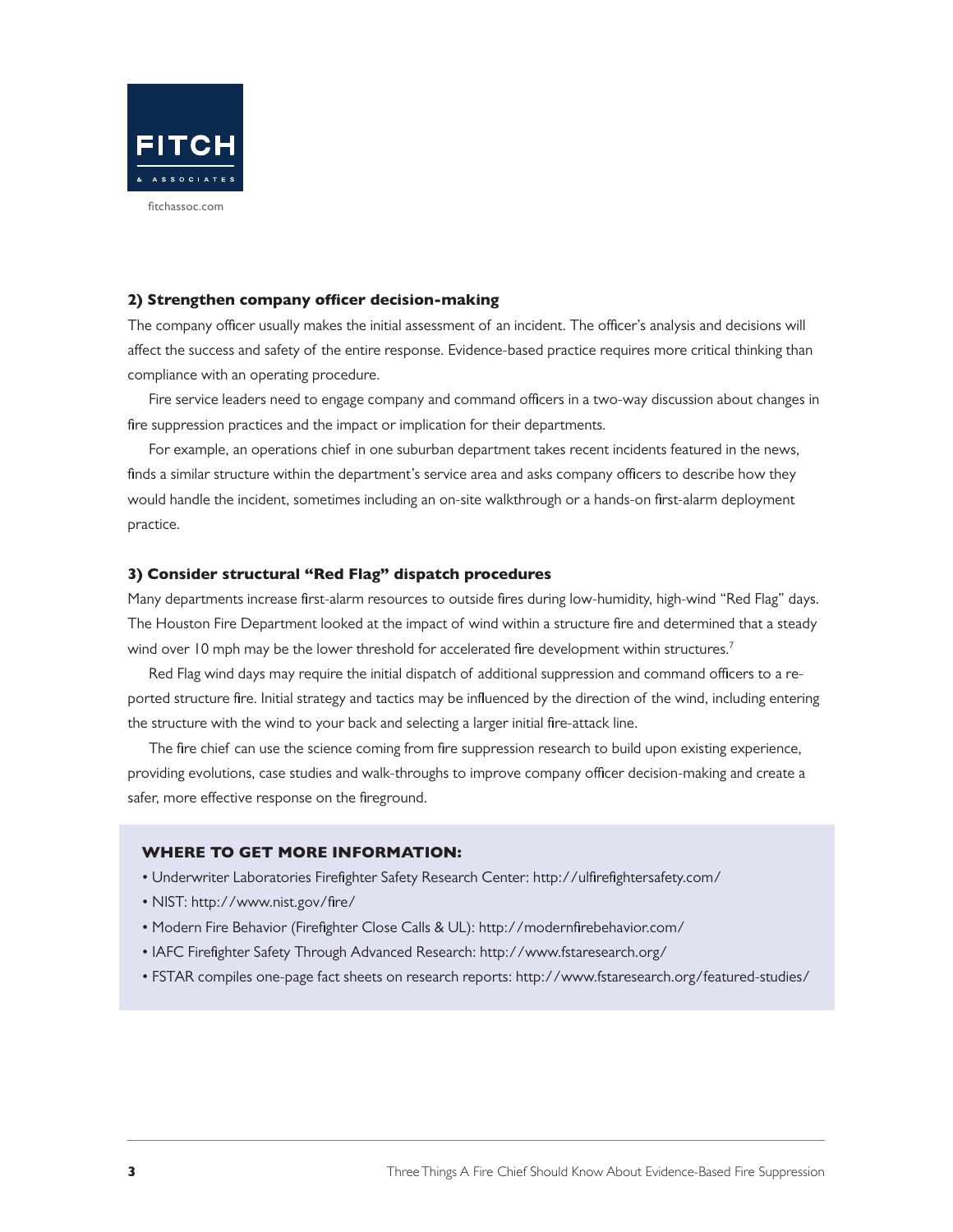

#### **REFERENCES**

- 1. Madrzykowski, D. (2016) "Persistence." in *Pass It On: The Second Alarm*. Tulsa: Pennwell.
- 2. Kerber, S. & Madrzykowski, D. (2009) "Fire Fighting Tactics Under Wind Driven Fire Conditions: 7-Story Building Experiments." NIST Technical Note 1629. http://engineering.nyu.edu/fire/documents/NIST\_TN\_1629.pdf.
- 3. Underwriter Laboratories. Governors Island Experiments Overview. http://ulfirefightersafety.com/tag/governors-island.
- 4. Baltic, S. (2000) "20 Fire Service 20th Century Legacies: Lloyd Layman: Father of Fog." *Fire Chief Magazine*.
- 5. Fredericks, A. (2000) "Little Drops of Water: 50 Years Later, Part 1." *Fire Engineering Magazine*. http://www.fireengineering.com/articles/print/volume-153/issue-2/features/little-drops-of-water-50 years-later-part-1.html.
- 6. Available on YouTube at https://www.youtube.com/watch?v=6lkM2AsZqlM
- 7. Chavez, C. (2012) "Wind-Driven Fires: Lessons Learned in Houston." *Fireengineering.com*. http://www.fireengineering.com/articles/print/volume-165/issue-10/features/wind-driven-fires-lessonslearned-houston.html



#### About the author

Michael Ward, MGA, MIFireE, a senior associate with Fitch & Associates, has more than 40 years of experience in emergency services. He retired as the acting EMS chief from a large fire and rescue department, has served as executive director of a hospital-based 911 paramedic and medical transportation service and was an assistant professor and program director at a university medical center.